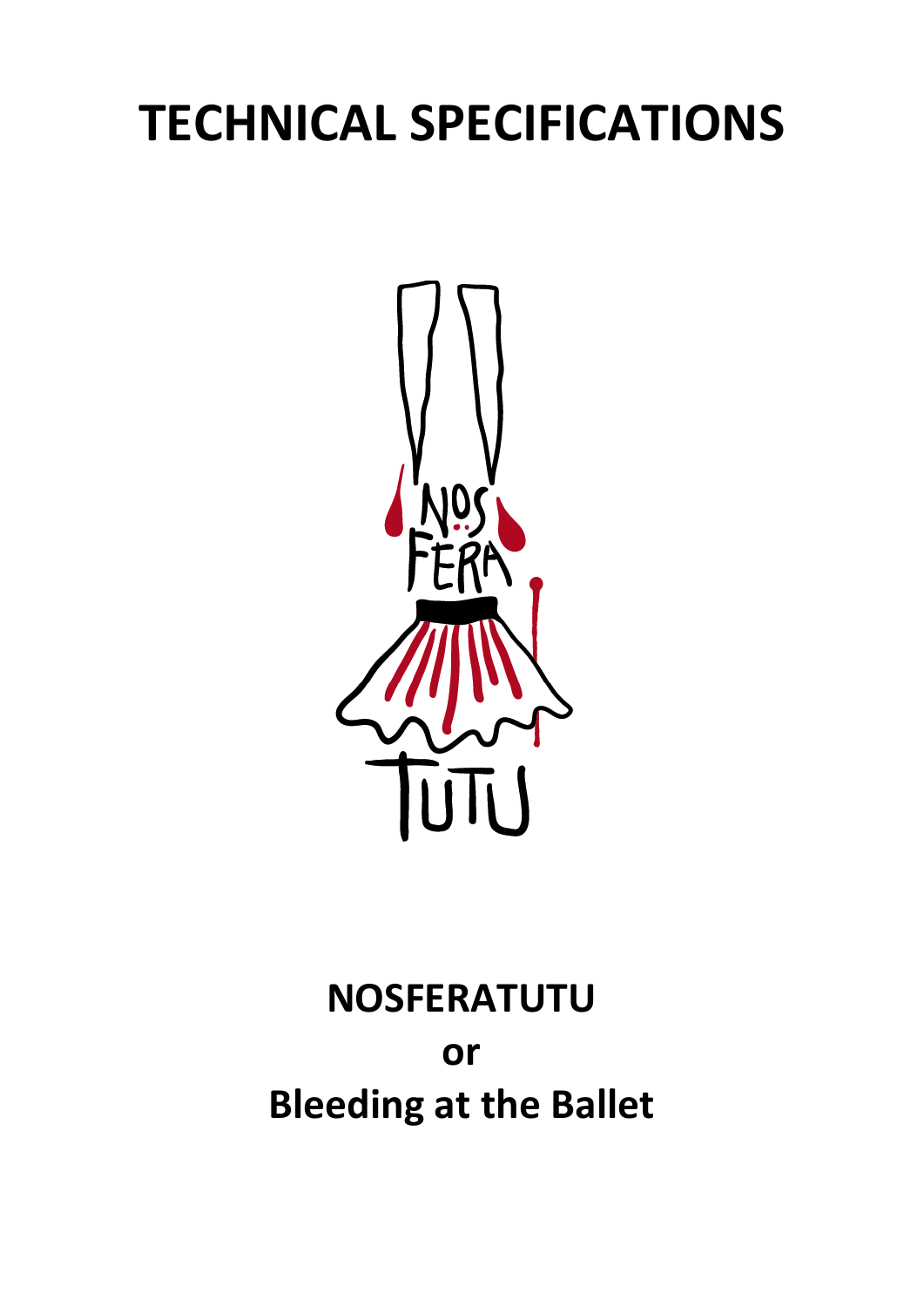#### **PRODUCED by**

Hard Rubbish and Virginia Hyam Productions

The following requirements for *Nosferatutu or Bleeding at the Ballet* have been prepared based on its premiere season at SBW Stables Theatre, Australia in January 2017.

They are intended as a guide to the successful realisation of the performance in your venue, and open to some adaptation depending on the nature of the venue and/or programming.

Please contact us directly with any questions or issues arising from this document.

| <b>Contact Information</b> |
|----------------------------|
|----------------------------|

#### **VIRGINIA HYAM**

| Phone | +61 0414447791               |
|-------|------------------------------|
| Email | virginia@artengineers.com.au |

| Virginia Hyam      | <b>Producer</b>                 | virginia@artengineers.com.au |
|--------------------|---------------------------------|------------------------------|
| Sheridan Harbridge | Director                        | thewholeshebang@hotmail.com  |
| Ruth Horsfall      | <b>Production/Stage Manager</b> | ruth.e.horsfall@gmail.com    |

#### **General Description**

#### **PERFORMANCE**

Total Show Running Time: 65 minutes

*Nosferatutu* is a hybrid performance of theatre, cabaret, vaudeville and music. It is an original production by Tommy Branson, featuring a cast of 3 and a musical trio (piano, violin and cello). There is a level of interaction between the performers and the audience, and the performers and the Stage Manager/Operator.

The performance is designed for indoor presentation in an intimate setting, and can be adapted to fit a range of performance environments.

#### **Travelling Company**

1 x Production Manager / Stage Manager 1 x Lighting Realiser / Technician 6 x Performers (3 x Cast, 3 x Musicians)

#### **Total:** 8 personnel

Additional company personnel - Set Designer, may be included in the travelling company prior to and during the bump in/opening performance to ensure design elements are realised.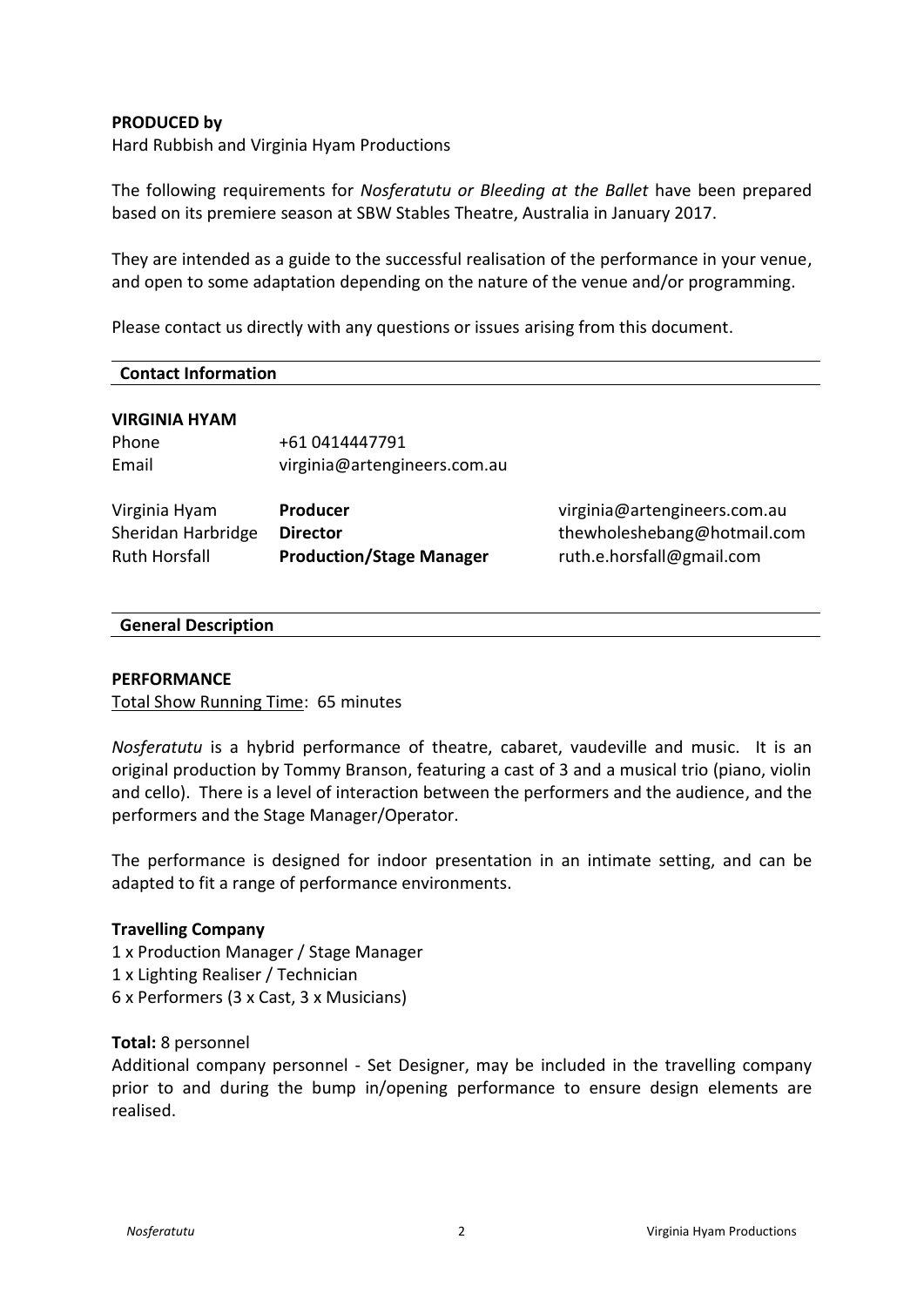#### **FOH Information**

There is a short lockout for latecomers during approximately the first 5 minutes of the production, a specific cue point will be described to FOH when onsite at the venue. 2 seats are required to be held, including one in the front row, with a performer commencing the show as part of the audience, and a 'planted' latecomer arriving at approximately 15 minutes into the show.

One performer acts as an usher and will enter from FOH at several points in the show. Short amounts of action takes place within the aisles, and includes entry of the stage manager onto the stage from the biobox/sound desk.

Warnings include:

- Strobe lighting effects
- Use of haze
- Some coarse language
- Use of washable stage blood that has a small potential to have droplets on patrons (plastic ponchos to be supplied in an seats at risk)

#### **Stage Requirements**

*Nosferatutu* works best in a thrust stage, with a small proscenium/rostrum area for the musicians. The performers interact with the audience, and accessibility to audience members is required.

Alternative stage layouts will be possible in consultation with the production company.

#### **Minimum stage dimensions:**

Width: 4m Depth: 6m Height: 2.7m to the grid

#### **Preferred stage dimensions:**

Width: 5m Depth: 8m Height: 4m to the grid

Two points of access to the stage for performers with access to the dressing room is ideal, including access from down stage. Wing space at an access point for movable set pieces is required.

The stage must be a flat level surface, with rostra or similar for the musical trio (approximately 2400mm x 2400mm x 600mm) constructed upstage, accessible by downstage treads; and have no impairments that may cause injury to performers.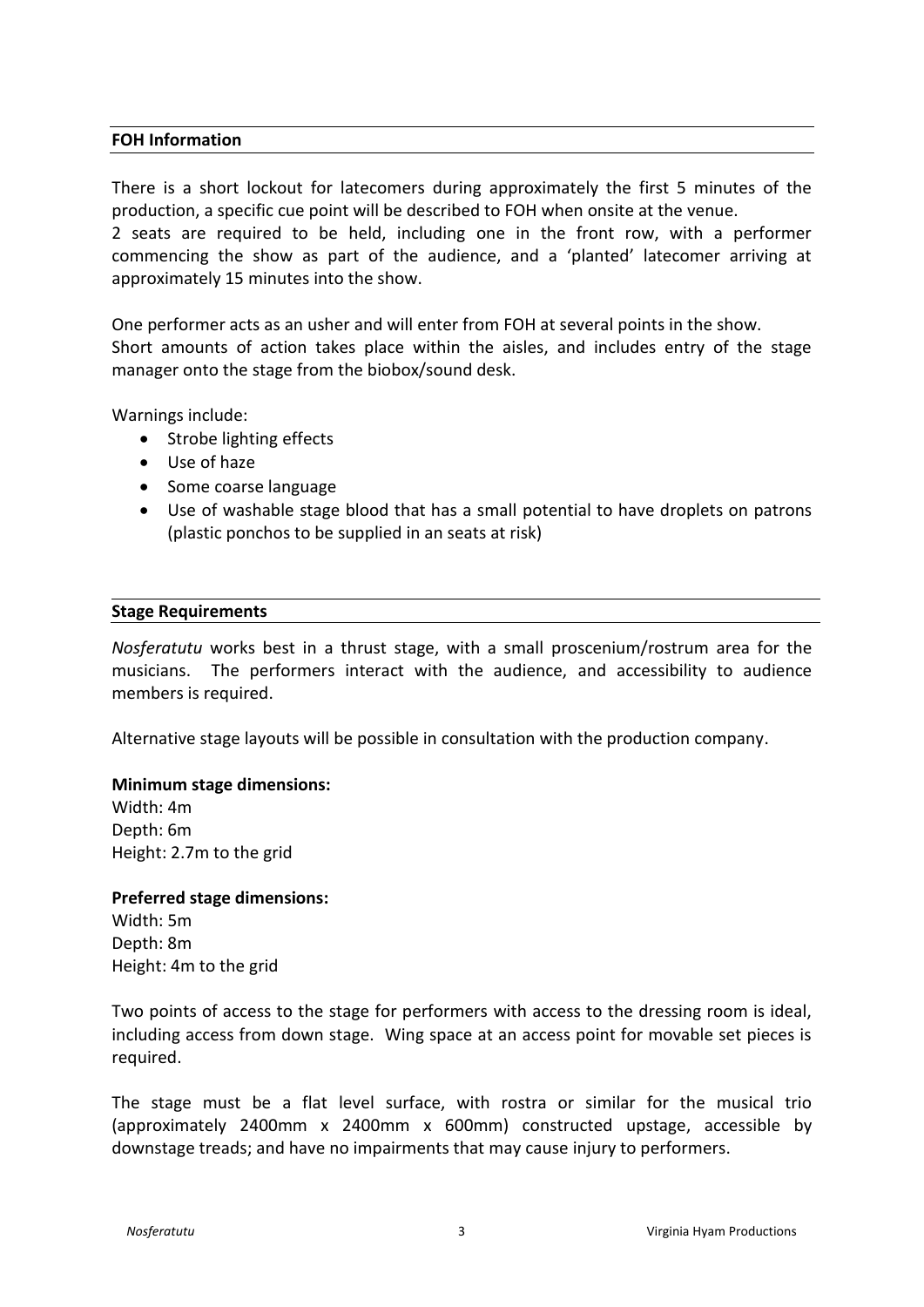The stage floor should be recently painted matte or low-sheen black and should be swept and mopped prior to each performance.

The performance includes the liberal use of stage blood and confetti, and this, in combination with the rigging of banners for each performance, requires an average preset and packdown of approximately 90 minutes each. Turnaround of less than this amount of time may require additional assistance by a venue stagehand/mechanist.

Venue to provide:

- 1 x pair of black legs (may not be required, depending on stage configuration)
- Appropriate mops, brooms and an industrial vacuum cleaner to clean floor prior to and after performance.
- Buckets and easy access to hot water for mopping and cleaning.

# **Rigging Requirements**

The production requires the overhead rigging of a kabuki banner drop system, comprising 2 plywood sheets of dimensions (each) 2400mm width x 300mm depth centre stage (downstage of rostra). A small system of rope via 4 pulleys in the upstage right grid or wall will be required to release the banners (Virginia Hyam Productions to provide).

The ideal height for the kabuki drops is at approximately the level of the lighting rig to a height of no greater than 4m.

. Venue to provide:

- Clear and recent CAD plans showing both plan and section views of the space.
- Ladders or lifts of sufficient height to reach the banner drops prior to and/or after every performance.

Virginia Hyam Productions to provide:

- Plan of rigging location in venue
- All drops, ropes, pulleys required for the system.

# **Lighting Requirements**

The lighting design and following lighting plan (Attacgment A) for *Nosferatutu* is specified for its debut performance, which premiered at the SBW Stables Theatre, an 80 seat corner stage venue with average grid height of 3m. The lighting rig can be reduced to suit venues of all shapes and sizes, and should be confirmed with the Production Manager prior to commencement.

Lighting fixtures will be drawn from venue stock as best as possible, but additional hires may be required.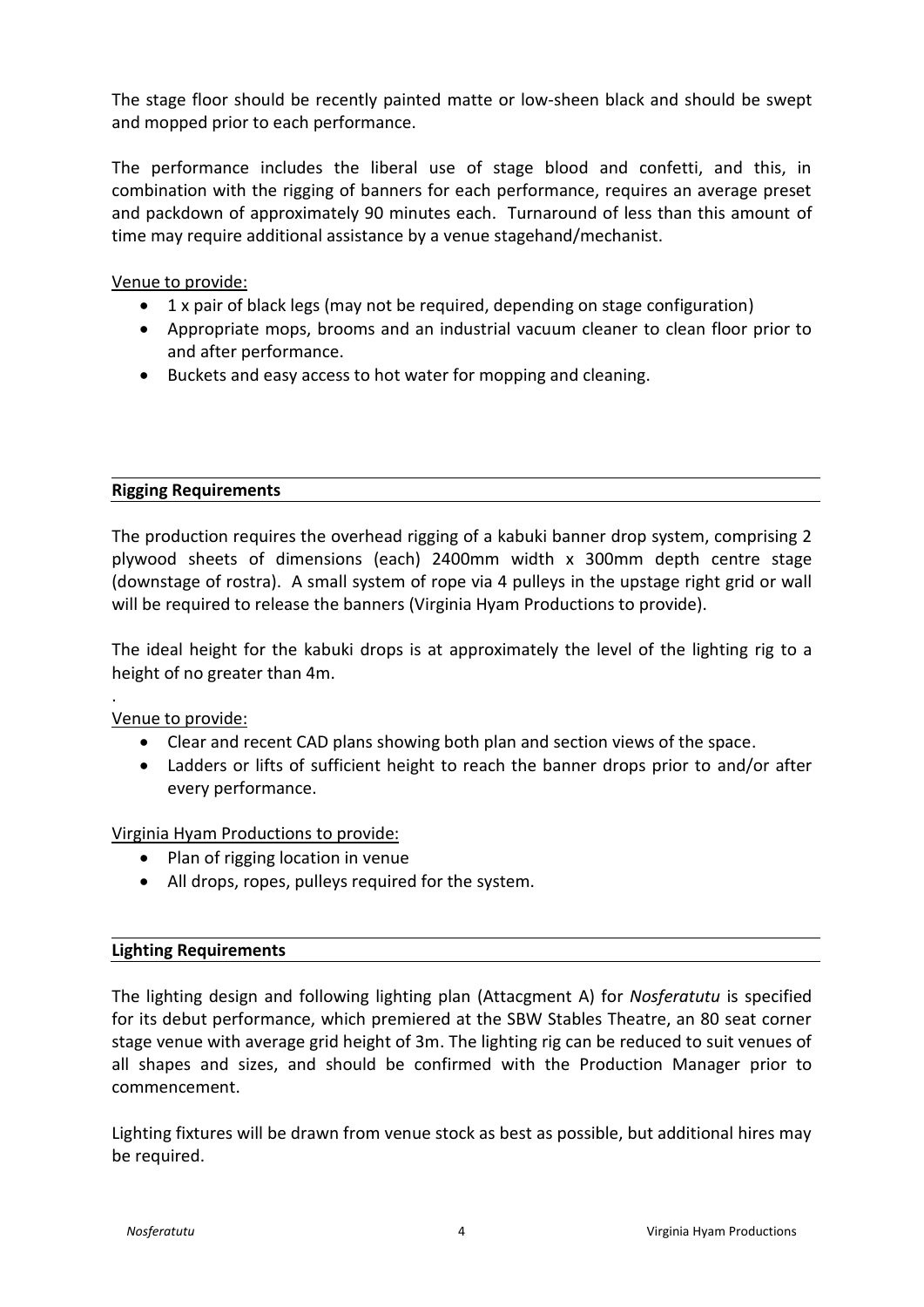A venue specific lighting plan and associated documentation will be forwarded to your venue upon consultation, and subject to receipt of venue plans.

The below specifications are based on the transfer to a medium proscenium arch venue.

# Venue to provide:

# **Control:**

- FOH operating position with good visual and aural orientation to stage
- A maximum of two data lines to control the rig
- ETC based lighting playback system (EOS/ION/GIO)

# **Luminaires:**

- 4x MAC 700 Profile (or similar)
- 9x Selecon PL1 Fresnels (or similar could also be Wash Moving Heads)
- 6x Selecon PL1 Profiles (or similar)
- 30 50x Bayonet Droppers with 60w clear globes (company may tour with these. Please confirm prior)
- 4x Martin Atomic 3000 Strobes
- Additional fixtures as required to realize design in the space

# **Other Equipment:**

- Adequate power and data cabling to each side of stage for sidelight
- Non-dim power and data runs to MAC 700 Profiles & Selecon PL units location in the grid.
- Lighting ladders or booms to suit venue specific lighting plan
- boom arms or clamps to suit rigging on booms or lighting ladders
- Lighting gel to suit venue specific lighting plan. Must be cut prior to company arrival.

# Virginia Hyam Productions to provide:

- USB DMX dongle
- Lighting operator and show file
- 4x Snow Rollers to be rigged above stage (2m in length)

# **Sound Requirements**

*Nosferatutu* involves a mix of pre-recorded audio (triggered by the Stage Manager/Technician), a live musical trio (piano, violin, cello) with a foldback and loop system (positioned upstage centre on rostra), and radio microphones for two of the three cast.

# Venue to provide:

System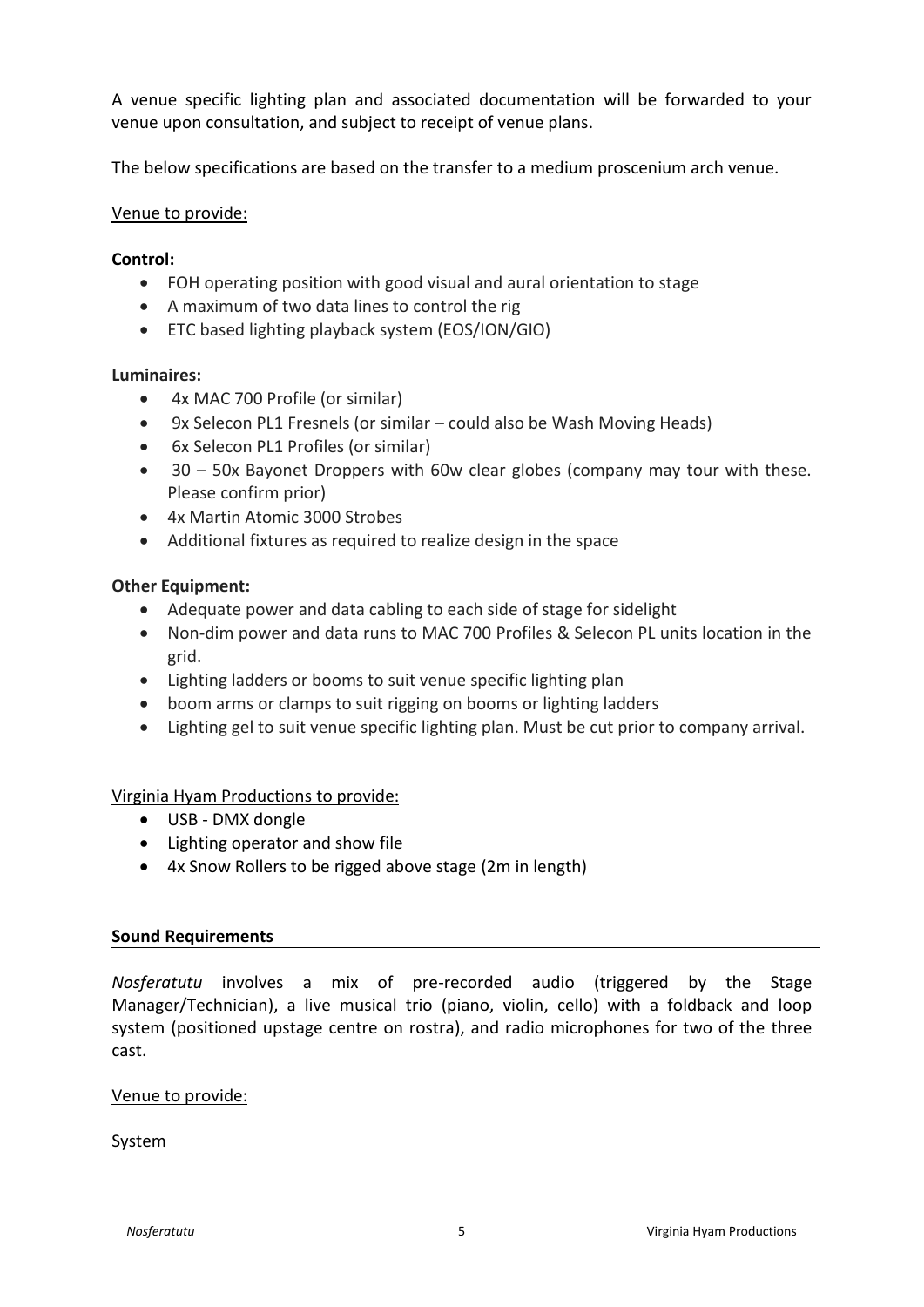- Complete PA system able to produce 110db of undistorted level at the mix position. System should include subs, EQ, cross over & system controller, with stereo Left/Right output. Sound system should provide coverage to entire auditorium.
- Left / Right speakers in the auditorium.
- 1 x 12" musician foldback placed mid-stage on rostra.

# Control

- Digital console with capabilities for quick scene recall and on-board effects and/or analogue console with outboard Reverb effects unit/Multi Effects unit.
- Minimum 8 inputs / 1 aux / 2 outputs.
- Digital Audio Interface with minimum of two outputs for QLab playback and appropriate cables to patch to the console.

# Instrumentation

- Acoustic OR electric 88 key piano with keyboard stand and sustain pedal.
- 3 x black music stands.
- 3 x sconces for music stands.
- Stand for loop pedal.

# **Other**

- DI or microphone for the piano
- 3 x DI boxes (onstage with musicians, may not be required in smaller venues).
- Cabling and audio jacks as required for foldback system and for connection of show computer to the Digital Audio Interface.
- 3 x Radio microphone system with Headsets. Preferred: Countryman E6 with Dual ear headset. (Note: for use by 2 cast members, and one as spare in case of microphone failure.)
- 2 x Transmitter body pouches.
- Batteries for radio microphone transmitters. New batteries to be provided for each show.
- Appropriate antenna, with coverage on stage and in auditorium, and control for radio microphone system.

# Company to provide:

- 1 x Macbook running Qlab (front of house).
- Loop Pedal (Boss RC505 or similar).

# **Stage Management / Operator Requirements**

# **Position**

Lighting, audio and live mixing can be operated by the stage manager, with the technical elements networked together. Therefore, it is essential that the operation positions be set up together in the auditorium as close to centre as possible with a clear, uninterrupted view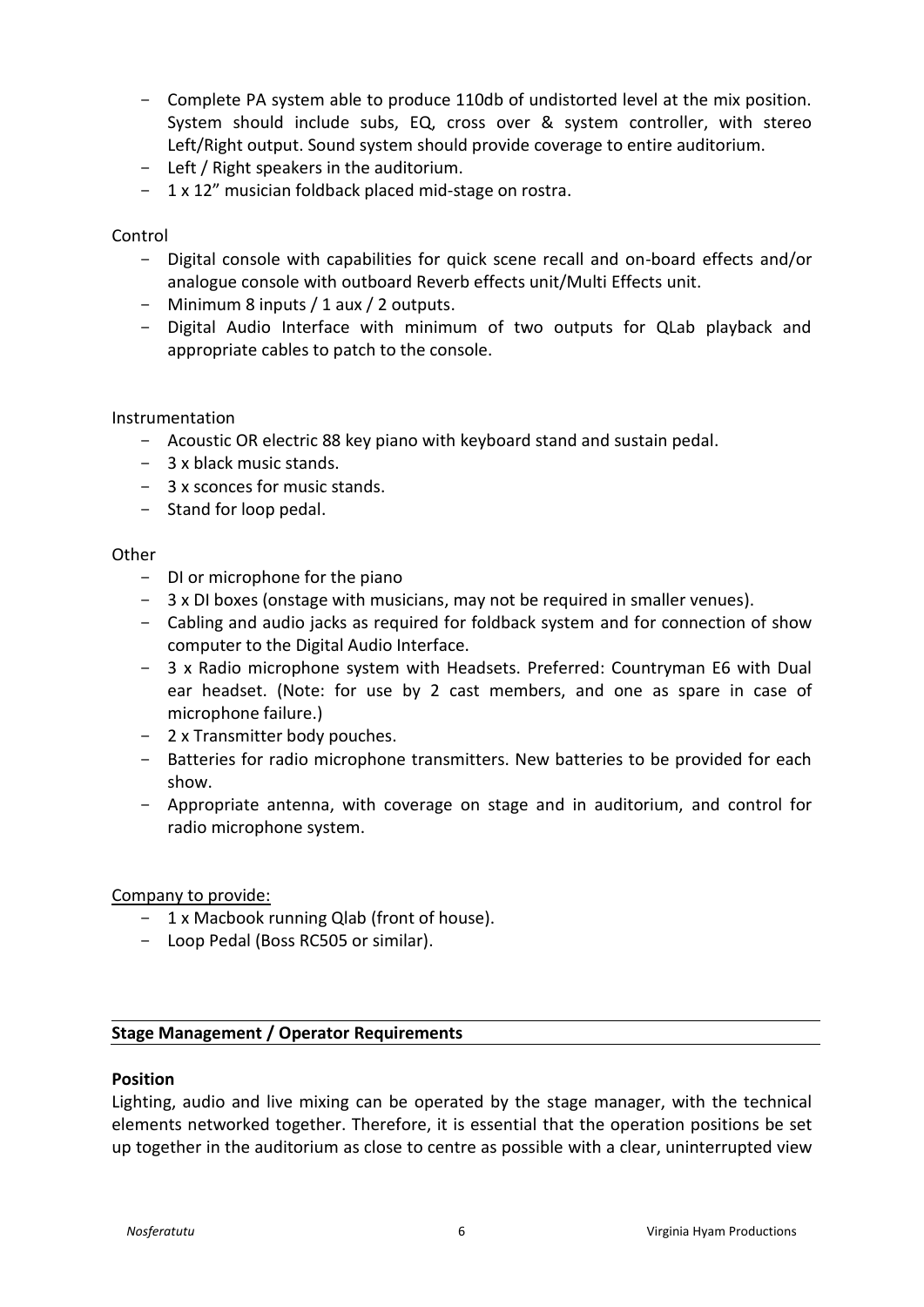of the stage. If this is not possible, access to a venue audio operator for the live mixing element would be required.

# **Operating position requirements**

The operating position requires the following:

- 2 x sets of comms to allow clear communication between stage manager and back of house
- 1 x desk lamps
- 1 x microphone for stage / dressing room announcements

#### **Consumables**

#### **Venue to Provide**

- Non-Carbonated bottled water or water cooler, tea & coffee available in greenroom, theatre and warm up space for all rehearsals and shows.
- Suitable first aid facilitates / resources available at venue, including ice packs and Band-Aids.
- Black Matte Gaff for taping musician leads
- Laundry detergent

#### **Wardrobe Requirements**

#### **Presenter to Provide**

- 1 x Washing Machine
- 1 x Tumble Dryer
- $\bullet$  1 x Iron
- 1 x operational sink and wash-up area

#### **Backstage Requirements**

Dressing Rooms required: 2 (3 x Male; 3 x Female) or 1 sufficiently large for 6 performers.

Rooms must be for the exclusive use of the company during the season, from the bump in until the completion of the bump out. All dressing rooms must be cleaned before arrival and throughout the season. Each dressing room must have showers, toilets and hot and cold running water with at least 1 rack for hanging costumes, sufficient lighting, tables chairs bins and mirrors for performers to apply makeup.

The security of all Nosferatutu equipment, properties and personal belongings is to be guaranteed by the venue from load-in to the load-out of the production.

From the commencement of bump-in, access into the venue is to be restricted to Nosferatutu personnel only. Adequate access measures and security must be prepared prior to arrival.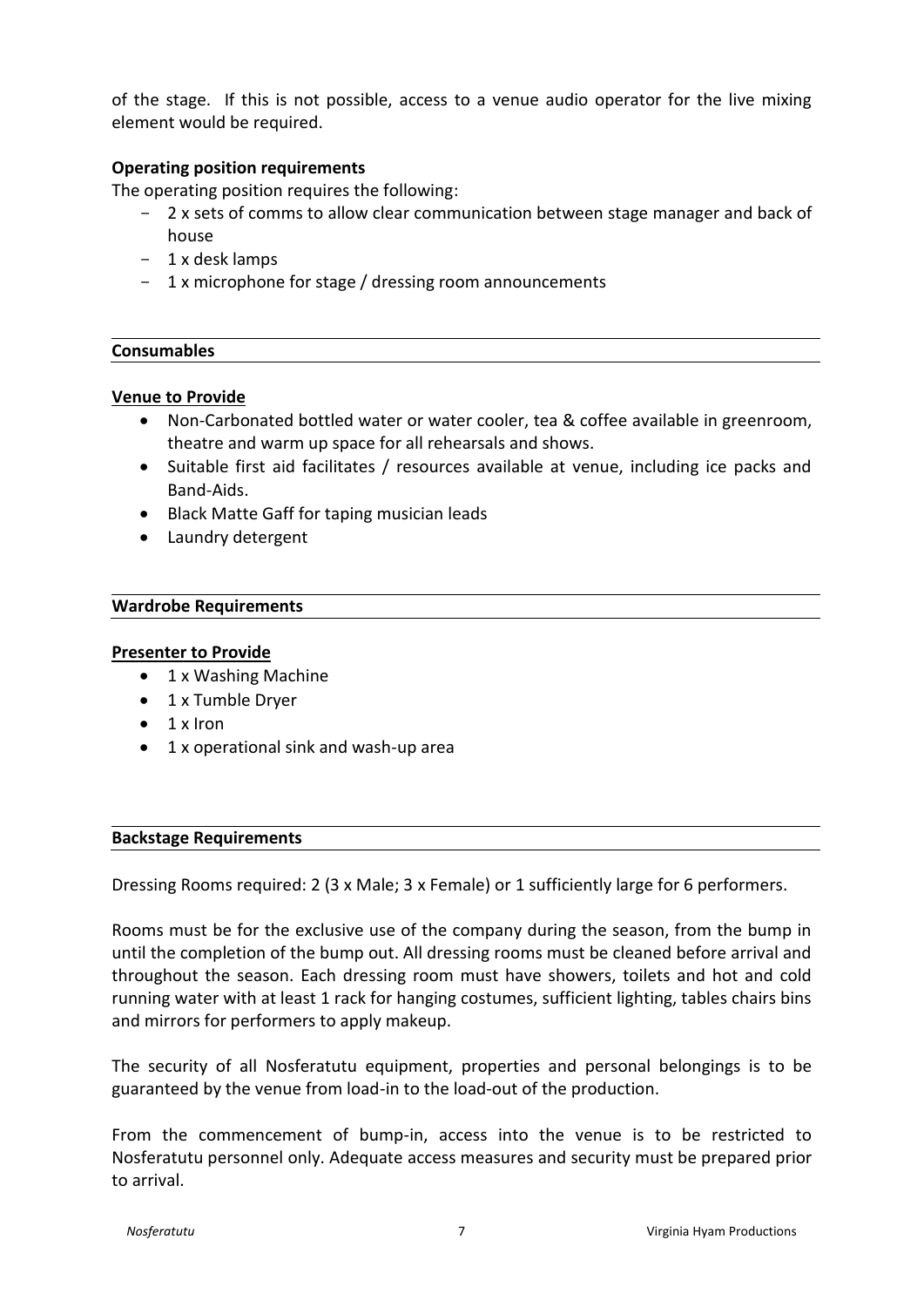# **Indicative load-in schedule and crew requirements**

The following schedule is designed with an opening on the evening of the first day and assumes all lighting and the main audio PA are pre-rigged. The first venue in any tour will need additional load-in time. Depending on the nature of the hire, residency and theatre, an additional day prior to this may be required for set construction and scenic work to the stage (e.g. purpose built rostra, curtaining/proscenium arch and scenic work on the floor and walls of the stage).

#### **Day One**

|          | 0800                                      | 0900                                    | 1000           | 1100               | 1200        | 1300                                              |  |
|----------|-------------------------------------------|-----------------------------------------|----------------|--------------------|-------------|---------------------------------------------------|--|
|          | Unload                                    | Build rostra and rig masking and drapes |                |                    | Scenic work |                                                   |  |
| Mech     | set                                       |                                         |                |                    | as required | Lunch                                             |  |
| Lighting | Rig snow machines and additional lighting |                                         | Check lighting | <b>Begin Focus</b> | Lunch       |                                                   |  |
|          | elements                                  |                                         |                | elements           |             |                                                   |  |
| Sound    |                                           | Rig onstage<br>Rig surrounds<br>audio   |                | Set up FOH         |             | Test microphone<br>system and sound<br>quiet time |  |

|                 | 1400           | 1500             | 1600               | 1700             | 1800 | 1830   |
|-----------------|----------------|------------------|--------------------|------------------|------|--------|
| Mech            |                | Rig drops        | Finalise space     | Finish           |      |        |
| <b>Lighting</b> | Focus lighting |                  | <b>Update Plot</b> | <b>Tech Show</b> |      | Finish |
| Sound           | Lunch          | Finalise install | <b>Update Plot</b> | <b>Tech Show</b> |      | Finish |

|              | 1900             | 2000                          | 2115      | 2230   |
|--------------|------------------|-------------------------------|-----------|--------|
| Mech         | n/a              |                               |           |        |
| Duty<br>tech | Prepare for show | <b>Opening</b><br>Performance | Pack-down | Finish |
| Cast         | Prepare for show |                               |           |        |

#### **LOAD IN/OUT CREW**

Required crew numbers will be done by negotiation with each venue. This will be developed in conjunction with an appropriate production schedule.

In general though it is expected that the venue will need to provide the minimum following crew for the above schedule:

#### **Load-in (45 hours):**

- 1 x Mechanist 0800 1830
- 2 x Lighting technicians 0800 1830
- 1 x Audio technicians 0800 1830
- 1 x Duty technician 1900 2200